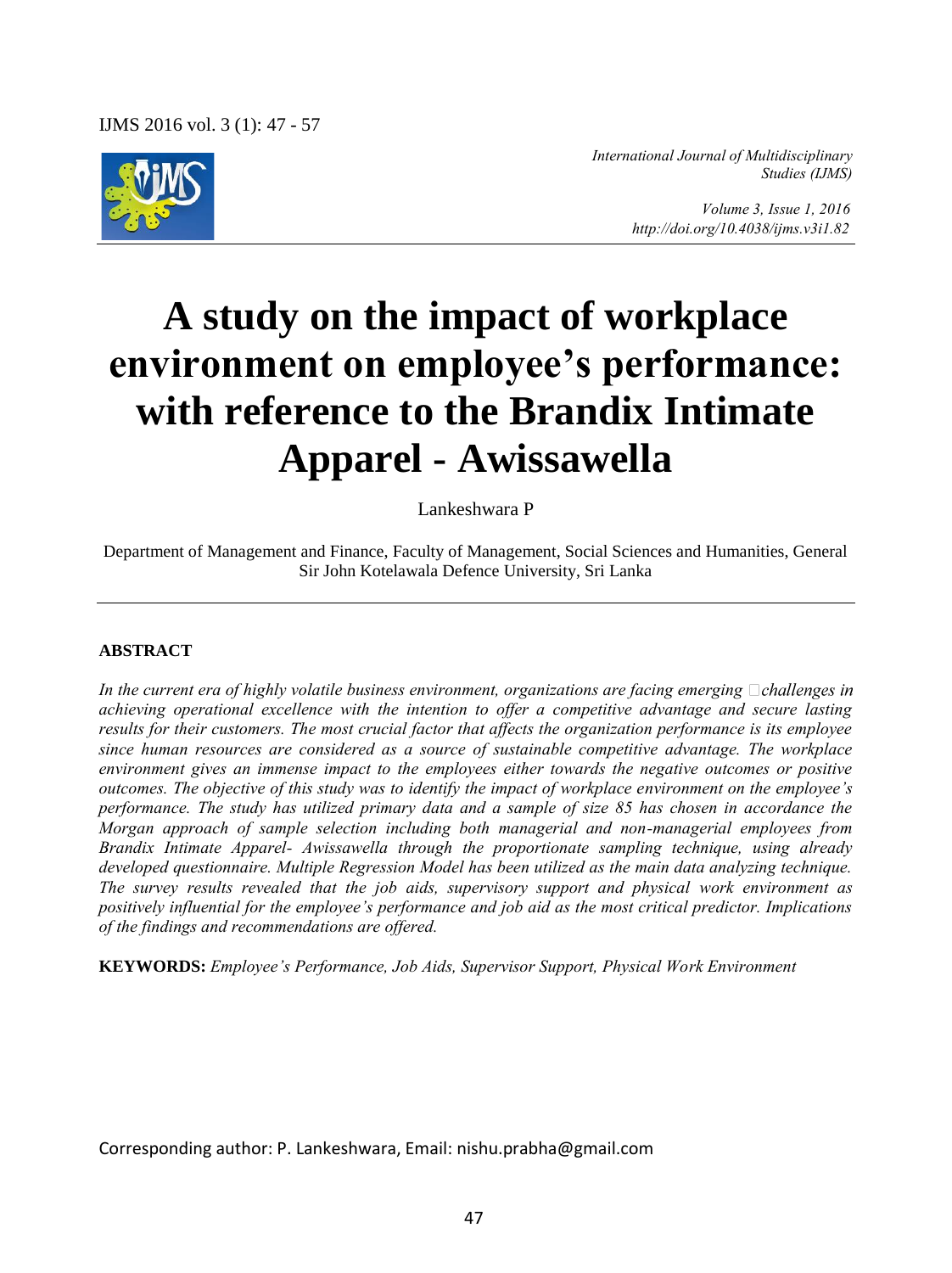# **1. INTRODUCTION**

Achieving operational excellence is increasingly becoming a key area of focus in the apparel industry. Any of the apparels try to continuously engage in activities that could improve productivity and service to a true excellent level. When concerning about the Brandix Intimate Apparel, it also tries to achieve the operational excellence with the intention to offer a competitive advantage and secure lasting results for their customers. For this purpose number of insights was drawn to identify how their branches performed their activities and whether they achieved the expected productivity. Finally it has identified that increasing efficiency and effectiveness in the process is one of the key development areas. So this clearly implies that Brandix Intimate Apparel largely concerns about the performance of their employees since the expected productivity of the organization mainly depend on the performance of the employees.

Factors of workplace environment play an important role towards the employee's performance. By having a proper workplace environment, it helps in reducing the number of absenteeism and thus can increase the employees' performance which will lead to the increasing number of productivity at the workplace. Therefore, it is so important to find what factors of workplace environment causes for the employee's performance.

According to the above evidence, objective of this study was to identify the impact of workplace environment on the employee's performance.

### **2. LITERATURE REVIEW**

### **2.1 Employees' Performance**

Employee's performance is depending on the willingness and also the openness of the employees itself on doing their job. By having this willingness and openness of the employees in doing their job, it could automatically increase the employees' productivity which also leads to the performance (Sinha, 2001).

According to the previous studies, there are different points of view regarding the employee's performance. Some scholars have argued the job performance as a result of behavior. Moto wildo & Scotter (1994) stated that performance is based on behaviors or activities that are associated with the goals of an organization. Moreover, job performance is the action or behavior itself and not the result of actions or a consequence. Anzi (2009) suggested that the organizations can improve job performance through controlling employees' behaviors. According to the Borman & Motowidlo (1997), there are two types of employees' behavior that could leads to the employees' performance as task performance and contextual performance.

Stup (2003) illustrated that employers have to get the employees task to be done on track to achieve organization goal or target and standard performance. By having such a procedure employers could be able to monitor their employees and help them to improve their performance. Moreover, in order to motivate the employees to perform their task well, employers should implement a reward system based on the performance of the employees. And also on-thejob coaching, performance appraisals, counseling session, interviews and also the performance improvement plans can be used to improve the employees' performance (Stark & Flaherty, 1999).

Employees' performance is the most important dependent variable in an industrial and organizational psychology. There are several factors which influence for the employees' performance. Among those, factors of workplace environment play an important role towards the employees' performance. Normally, employees' performance level is depending on the quality of the employees' workplace environment which are the job aid,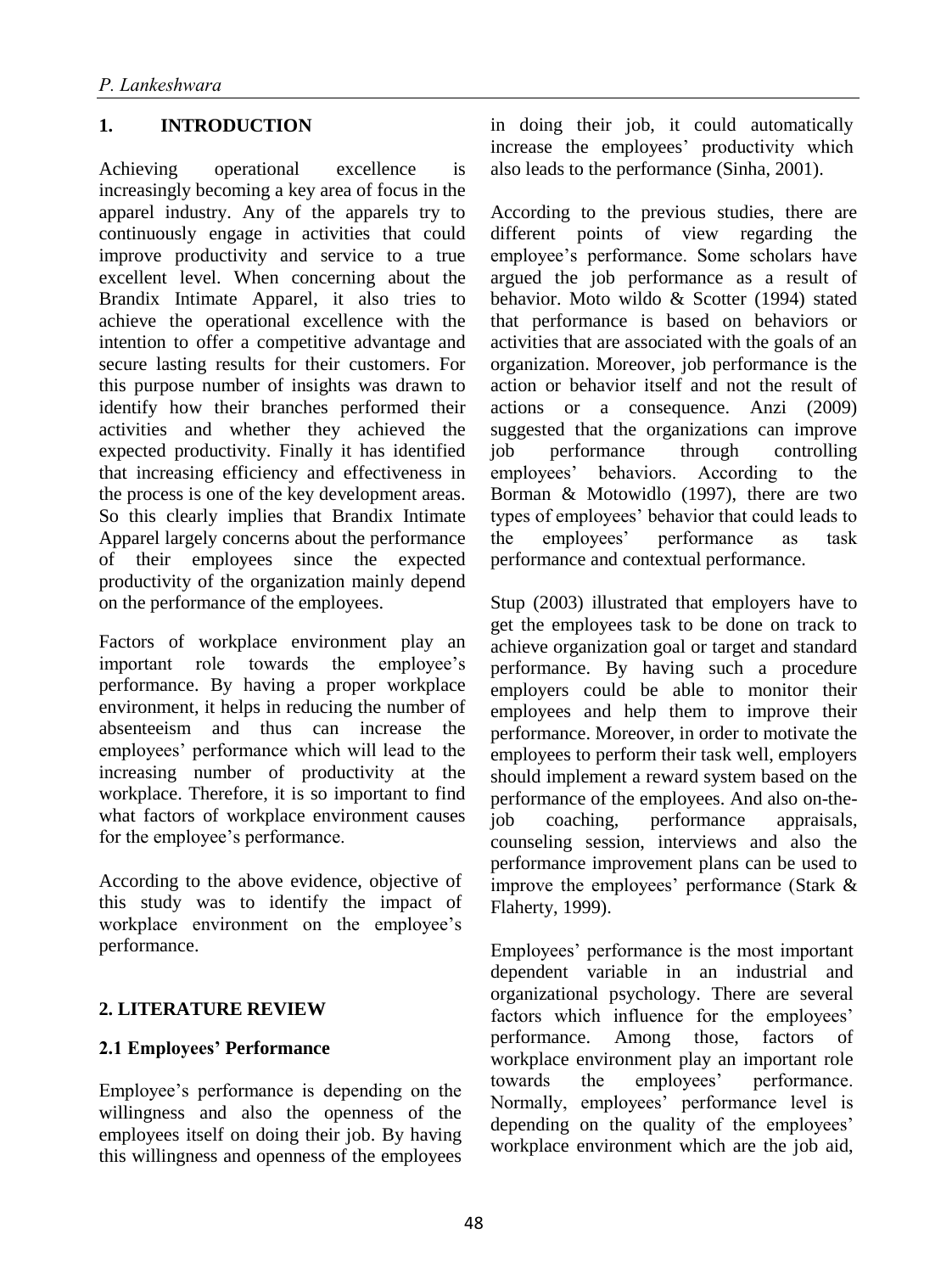supervisor support and also the physical workplace environment. These three factors determine how the employees' get engaged or attached to the organization (Chandrasekar, 2001).

# **2.2 Job Aids and Employees' Performance**

Job aids are performance support tools which are used on the job and step-by-step descriptions of how to do a task. The purpose of a job aid is to guide and facilitate performance and as well as to support the work activity (Saklani & Jha, 2011). According to Pipe (1986), job aid is being used by the employees as to support them in term of giving direction or procedure.

As a performance support tool, job aids cause to enhance the performance in three ways as external support, extrinsic support and intrinsic support. External support means that the employees need to take leave from work and look for the source as for their reference to their job. The second way is through the extrinsic support. An extrinsic support means that the job aid is being given within the system itself. The final way is called the intrinsic support. An intrinsic support is an insider or software that is being used as for the efficiency of workflow (Cavanaugh, 2004).

# **2.3 Supervisor Support and Employees Performance**

Supervisors in any organization play a vital role in affecting employees' attitude and behavior. They are the first line managers who have the responsibilities of leading the subordinates in their group task and the groups in the organizations (Elangovan & Karakowsky, 1999). Many scholars suggested that there is a positive relationship between the support form supervisor and the beneficial outcome such as, iob commitment, employee retention and moreover performance.

According to the Gagnon & Michael (2004), when the employees have supportive relationship with their immediate supervisor it tends to committed to higher performance and satisfaction. Many authors suggested that employee perceived support form supervisor make the employee more satisfied and performance oriented in the organization. Several studies about supervisor's role in training programs based on a sample of 45 trainees in UK organizations (Axtell et al., 1997), and 100 technical employees in North Kuching City Hall, Malaysia generally showed that properly implemented supervisor's role in training programs had increased job performance in the workplace.

Moreover, Nijman (2004) illustrated that when there is a very good communication skill especially during the training program, the employees will probably increase their competency and job performance.

# **2.4 Physical Work Environment and Employees Performance**

A physical work environment can result a person to fit or misfit to the environment of the workplace and it is also known as an ergonomic workplace. There are some factors of physical work environment which help employees to perform their job more effectively and which leads to enhance their job satisfaction, such as lightings, the floor configuration, office layout and also the furniture layout (Brill et al, 1985).

According to the Vischer (2007), physical work environment is one of the most important factor which influences on work performance. Evidence accumulated that the physical work environment in which people work affects both job performance and job satisfaction. McCoy & Evans (2005) explained that if employees dissatisfy with their working environment and once the employees become stressors at the work place, the employees tend to do their work very slowly. This will directly affects for the employees performance and as well as for the overall productivity of the organization.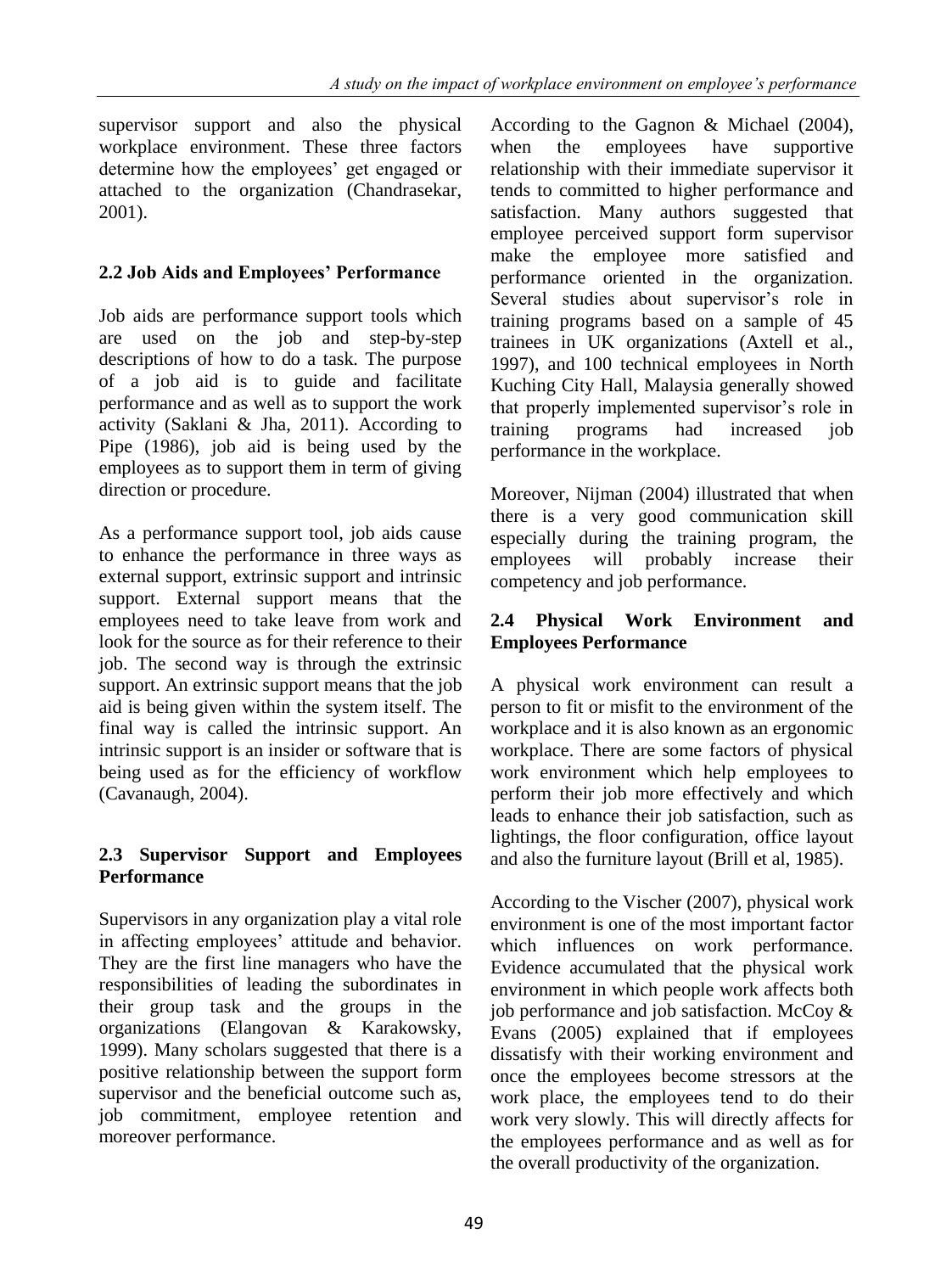According to the Vischer (2007), employees affect by the environment of the place they are working and by having a good environment, the employees could apply their energy and their full attention to perform work.

## **3. RESEARCH METHODOLOGY**

#### **3.1 Conceptual Framework**

The following figure indicates the conceptual frame work of the research.



Figure 1. Conceptual Framework

Source: Researcher's own conceptualization, 2015

### **3.2 Data Collection**

In the present study, both Primary and Secondary data was utilized. The main data collection has done using an already developed questionnaire, designed to collect the data from employees by using likert scale as strongly agree, agree, neutral, disagree and strongly disagree. Secondary data was collected from company documents, articles and through the internet.

#### **3.3 Population and Sample**

The study area was Awissawella branch of Brandix Intimate Apparel and there were 114 staff members. Sample of size 85 has chosen in accordance the Morgan approach of sample selection including both managerial and nonmanagerial employees through the proportionate sampling technique.

### **3.4 Data Analysis**

The Correlation and Regression Analysis have been conducted to identify the relationship between work place environment and performance of employees. Before conducting the Correlation Analysis, Cronbach's alpha test has done in order to understand whether the multiple likert questions in the questionnaire are reliable.

### **4. RESULTS AND DISCUSSION**

### **4.1 Data Presentation**

**4.1.1 Employee's Performance and Demographic Profile** 

### **Employee's Performance by Age**



Figure 2. Employee's Performance by Age

Source: Survey Data, 2015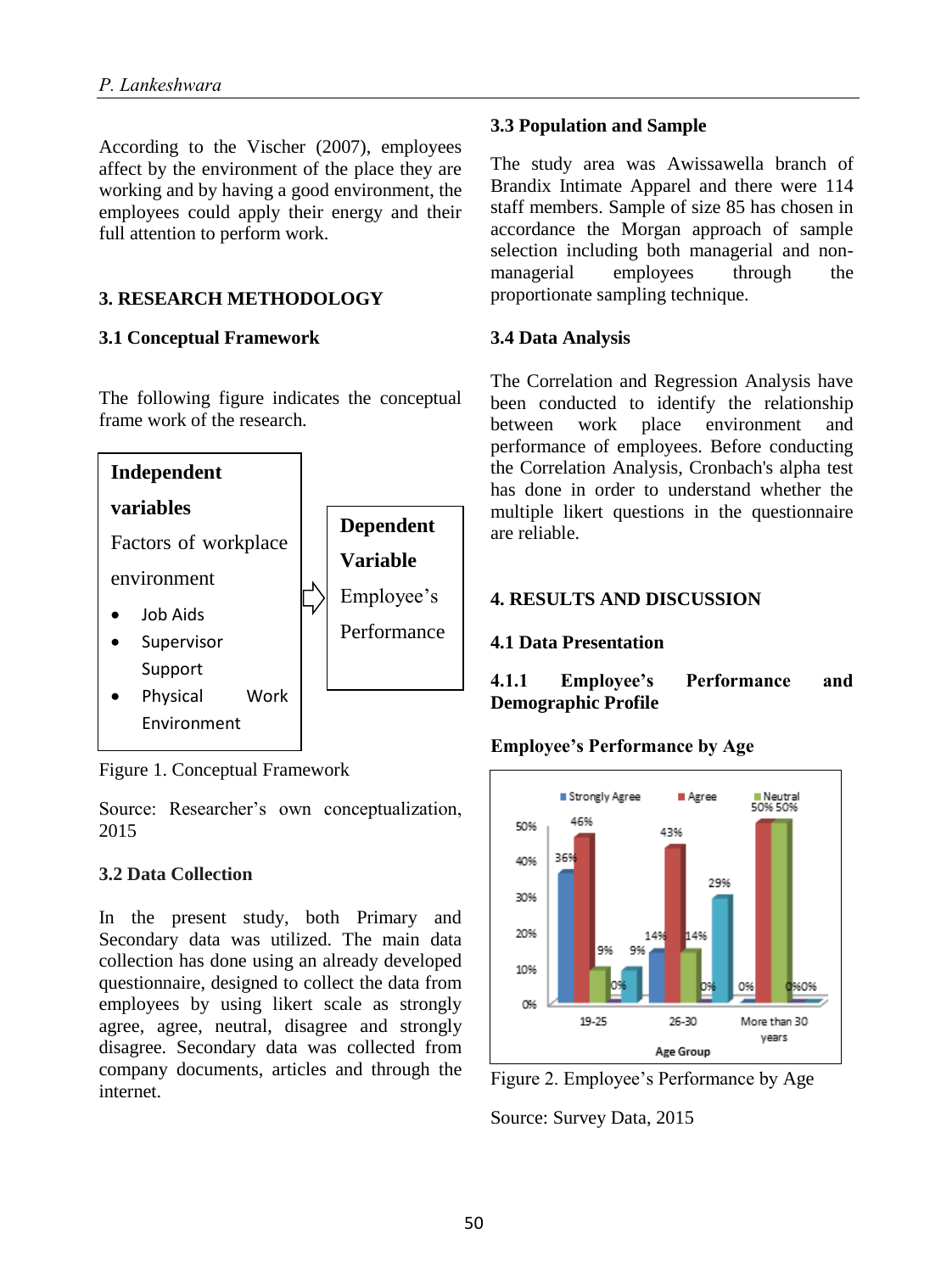In the view of age of the employees, it was very important demographic factor regarding the performance of employees.

According to the figure 2, within the age group 19-25 and 26-30 majority of the employee had positive attitudes regarding their performance level. Within the age group more than 30 years, half of the employees agreed with their performance level and the rest had neutral attitudes toward their performance level.

# **Employee's Performance by Marital Status**



Figure 3. Employee's Performance by Marital Status

Source: Survey Data, 2015

According to the figure 3, it illustrates performance of employees according to the marital status. There was no highly considerable difference between attitudinal concerns on performance level of married and unmarried employees.

Majority of the unmarried employees (70%) and married employees (67%) have recorded positive attitudes regarding their performance level while less than ¼ of the unmarried and married employees have neutral and negative attitudes towards their performance level.

#### **Employee's Performance by Ethnicity**



Figure 4. Employee's Performance by Ethnicity

Source: Survey Data, 2015

Figure 4 shows the employee's performance according to the ethnicity. Referring to the figure, more than half or 67% of the Sinhala employees were satisfied with their performance level and Tamil employees were equally in neutral and agree level.

When considering the Muslim employees, figure shows that majority (73%) have positive attitudes and also 20% were in strongly disagree level regarding their performance.

### **4.1.2 Employee's Performance and Socio Economic Profile**

### **Employee's Performance by Education Level**

Figure 5 explains the performance of employees according to their education level.

According to the figure, the education levels A/L category and diploma category, the majority (56% and 78%) were in satisfied levels and the most important thing is the employees who are qualified higher education level are totally satisfied with their performance level.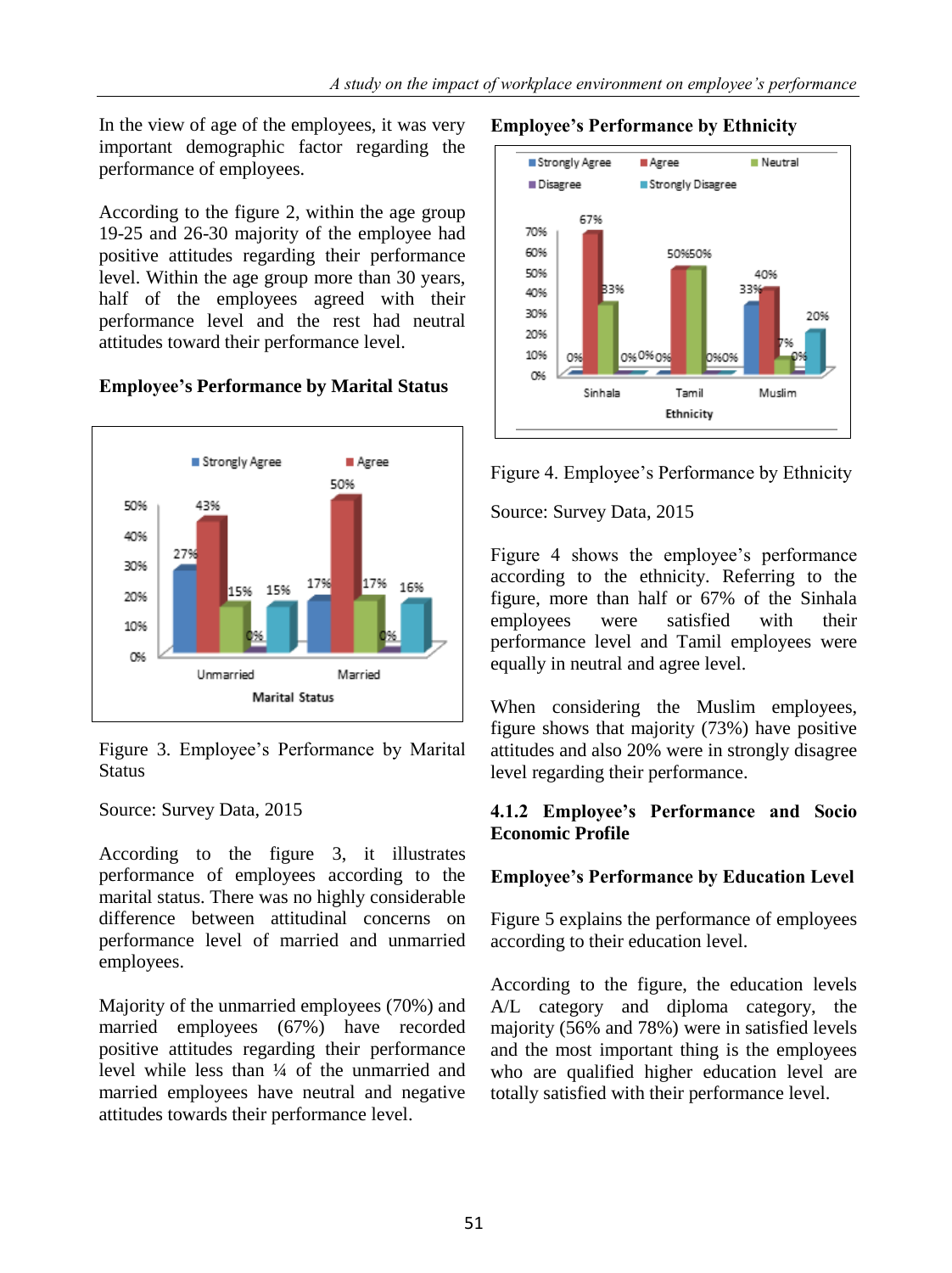#### *P. Lankeshwara*



Figure 5. Employee's Performance by Education Level

Source: Survey Data, 2015

#### **Employee's Performance by Period of Service**



Figure 6. Employee's Performance by Service Period

#### Source: Survey Data, 2015

According to the figure 6, it illustrates majority of the employees whose service period is less than one year and 1- 3 year had positive attitudes towards their performance level and there was no highly considerable difference among strongly agree, agree and neutral level of attitudinal concern on performance of employees whose service period is more than 3 years.

#### **Overview of the Level of Perception on Job Aids**



Figure 7. Overview of the Level of Perception on Job Aids

Source: Survey Data, 2015

Figure 7 shows the employee's attitudinal concerns on their job aids provided by the organization. Majority of the employees (85%) were at the satisfactory level about their current job aids level. Only 10% of the employees have recorded neutral attitudes and very small portion (5%) had dissatisfied perception on the job aids.

#### **Overview of the Level of Perception on Supervisor Support**

According to figure 8, it explains the employee's attitudinal concern on supervisor support. Majority of the employees (70%) have recorded positive attitudes and 30% of the employees had neutral attitudes regarding their supervisors support. Further, no one was disagreed the attitudinal concern on supervisor support.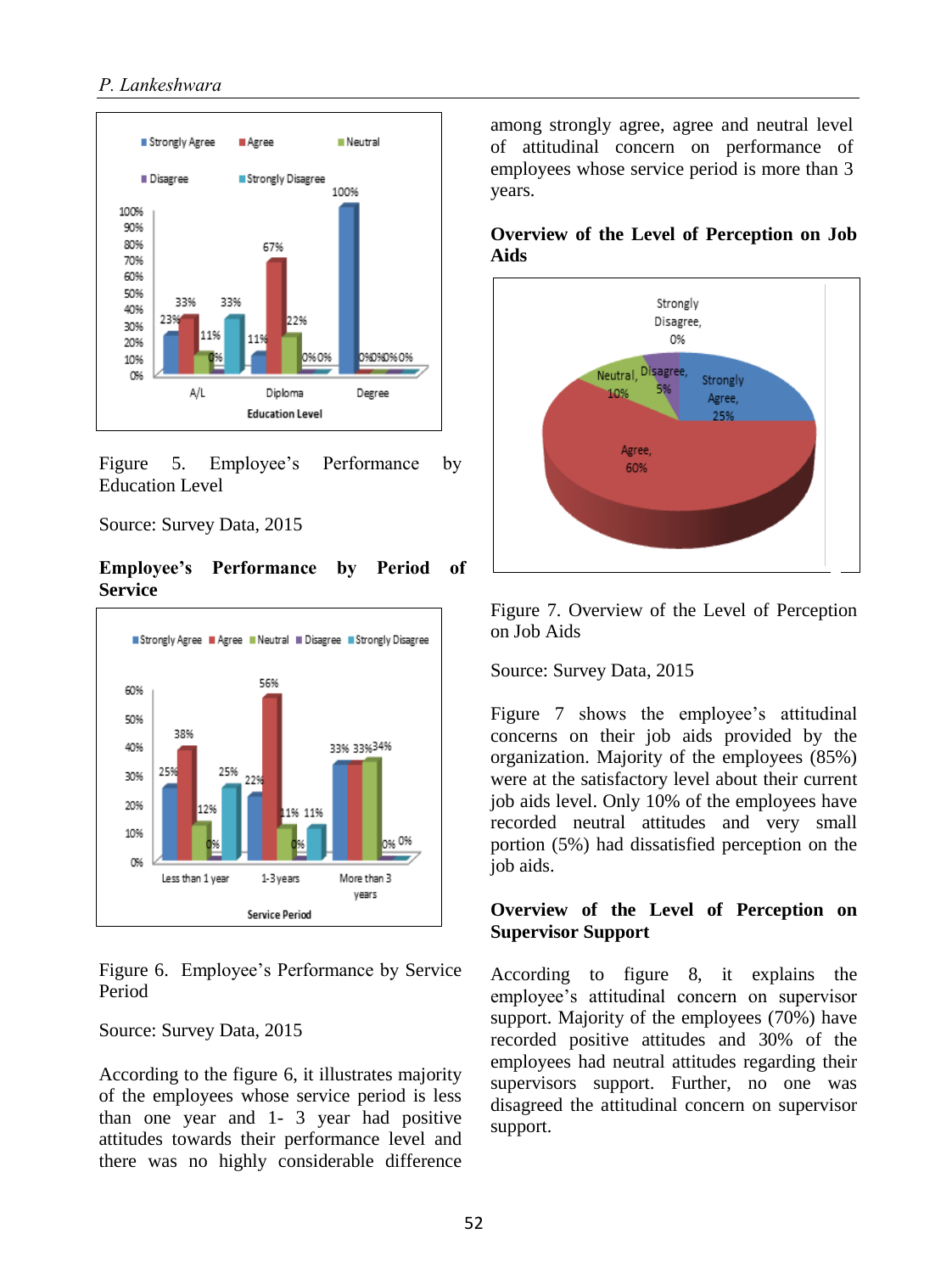

Figure 8. Overview of the Level of Perception on Supervisor Support

Source: Survey Data, 2015

#### **Overview of the Level of Perception on Physical Work Environment**



Figure 9. Overview of the Level of Perception on Physical Work Environment

Source: Survey Data, 2015

Figure 9 explains the employee's attitudinal concern on physical work environment.

According to the figure, higher portion of the employees (80%) satisfy with their physical working environment.

In contrast, very small portion of the employees (5%) have recorded negative attitudes regarding their physical working environment and 15% of the employees were at neutral level.

# **Overview of the Level of Perception on Employee's Performance**



Figure 10. Overview of the Level of Perception on Employee's Performance

Source: Survey Data, 2015

Figure 10 illustrates the level of the employee's performance. Majority of the employees (70%) were at the satisfactory levels about their current job performance level. Only small portion (15%) had dissatisfied perceptions on their job performance level.

According to the overall picture, it is possible to conclude that employee's performance level of Brandix Intimate Apparel- Awissawella was at satisfactory level.

# **4.2 Data Analysis**

# **4.2.1 Reliability Test (Cronbach's Alpha)**

Within this study, in order to measure the job aids, supervisor support, physical work environment and performance of employees, several questions were applied and each question had 5 scales from strongly disagree to strongly agree.